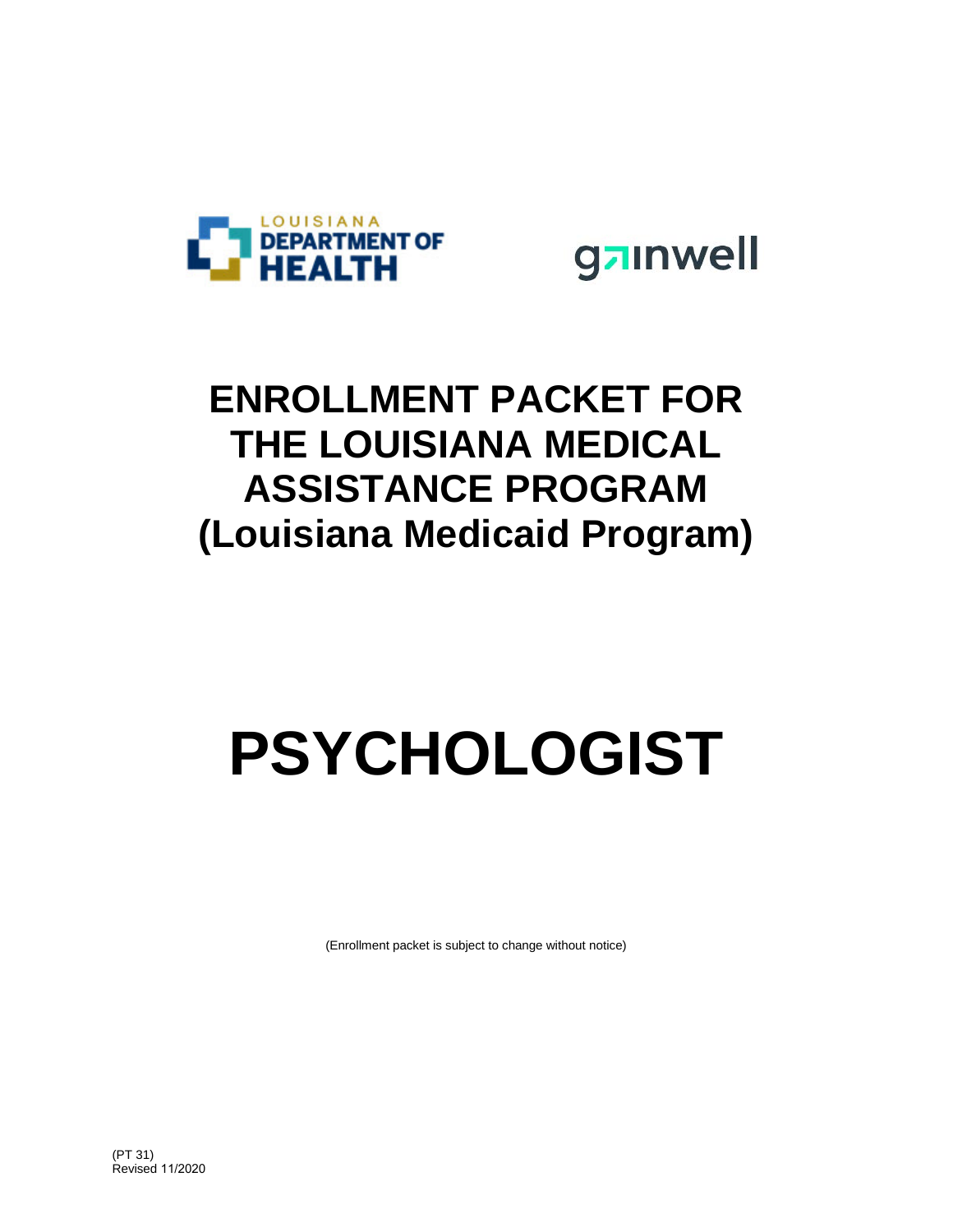## **PSYCHOLOGICAL SERVICES UNDER MEDICAID**

### *PLEASE REVIEW THIS PAGE TO DETERMINE WHAT TYPE OF PSYCHOLOGICAL SERVICES FOR WHICH YOU WISH TO ENROLL BEFORE PROCEEDING WITH THE APPLICATION PROCESS.*

Psychological services under the Medicaid program are available to eligible Medicaid recipients under the following programs:

- **1) Medicare "Cross-Over" Claims** These services are provided to individuals who are dually eligible for both Medicare and Medicaid.
- **2) Applied Behavior Analyst Services (ABA)**
- **3) Residential Option Waiver (ROW)**
- **4) Greater New Orleans Community Healthcare (GNOCHC)**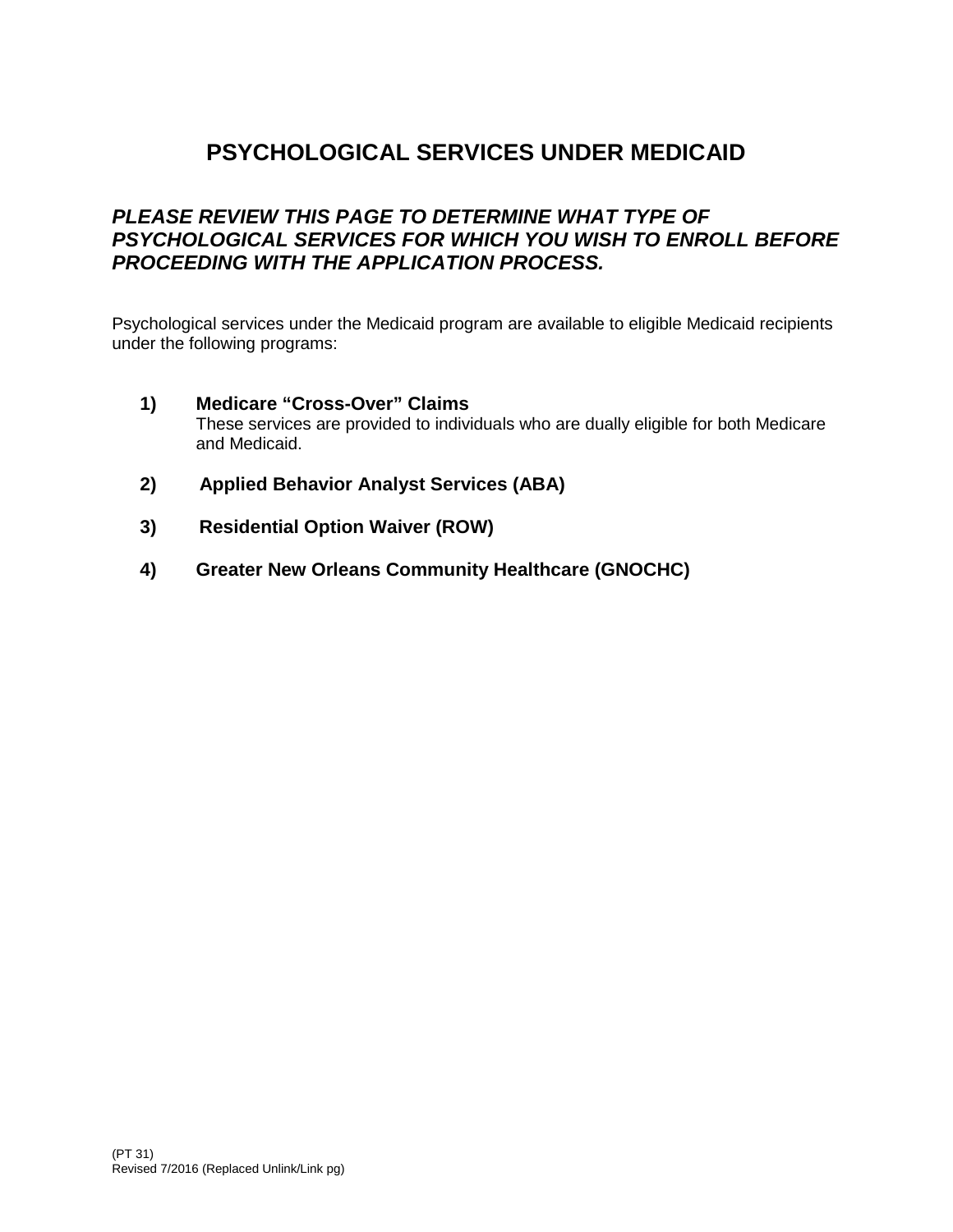#### **HELPFUL INFORMATION**

To provide services under this program, Medicaid eligibility of the recipient must be verified through the following:

**Verification of Medicaid eligibility** may be obtained through the Recipient Verification System (REVS) by calling 800/776-6323, by eMEVS using a web application accessed through [www.lamedicaid.com,](http://www.lamedicaid.com/) or by using the automated Medical Eligibility Verification System (MEVS). Use of MEVS system requires additional hardware.

**NOTE:** The recipient's name, Medicaid number, and date of birth are required to obtain eligibility verification.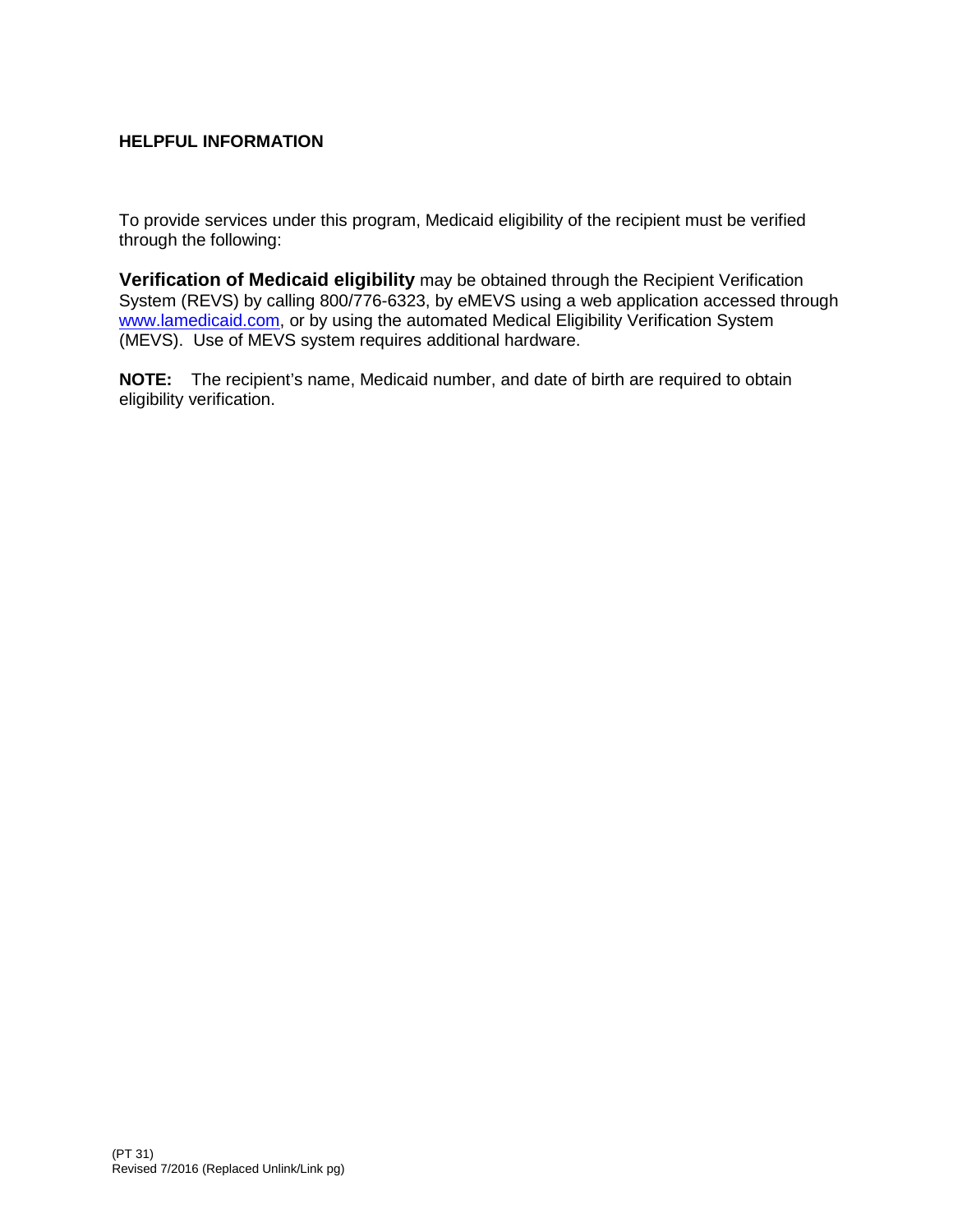## **PSYCHOLOGIST CHECKLIST OF FORMS TO BE SUBMITTED**

The following checklist shows all documents that must be submitted to the Gainwell Provider Enrollment Unit in order to enroll in the Louisiana Medicaid Program as a Psychologist provider under one of the following programs:

| Completed           | <b>Document Name</b>                                                                                                                                                                                                                                                                                        |
|---------------------|-------------------------------------------------------------------------------------------------------------------------------------------------------------------------------------------------------------------------------------------------------------------------------------------------------------|
|                     | 1. Completed Individual Louisiana Medicaid PE-50 Provider Enrollment<br>Form.*                                                                                                                                                                                                                              |
|                     | 2. Completed PE-50 Addendum - Provider Agreement Form* (two pages).                                                                                                                                                                                                                                         |
|                     | 3. Completed Medicaid Direct Deposit (EFT) Authorization Agreement Form.*                                                                                                                                                                                                                                   |
|                     | 4. Completed Louisiana Medicaid Ownership Disclosure Information Forms*<br>for Individuals (eight pages).                                                                                                                                                                                                   |
|                     | 5. (If submitting claims electronically) Completed Provider's Election to<br>Employ Electronic Data Interchange of Claims for Processing in the<br>Louisiana Medical Assistance Program (EDI Contract) Form <sup>*</sup> and Power of<br>Attorney Form* (if applicable – not required for crossovers only). |
|                     | 6. (If requesting new submitter number) EDI Annual Certification Of<br>Electronically-Submitted Medicaid Claims Form.* (not required for<br>crossovers only).                                                                                                                                               |
|                     | Copy of voided check or letter from the bank on bank letterhead for the<br>7.<br>account to which you wish to have your funds electronically deposited<br>(deposit slips are not accepted).                                                                                                                 |
|                     | Copy of a pre-printed document received from the IRS showing both the<br>8.<br>employer identification number (EIN) and the official name as recorded on<br>IRS records (W-9 forms are not accepted).                                                                                                       |
|                     | Copy of current medical license from governing license board of your<br>9.<br>profession. If requesting retroactive coverage, a license must be submitted<br>that covers that time period. A temporary permit is only good until the<br>expiration date.                                                    |
|                     | 10. Identify your specialty(s) from one of the following: 62 Medicare Crossover<br>Only, 6U Applied Behavior Analyst Services, 4W ROW, 6J GNOCHC                                                                                                                                                            |
| $***$               | 11. If enrolling to provide ROW services, the Provider Verification for ROW<br>Services Form (included in this packet) is to be notarized and mailed to<br>OCDD. Verification of OCDD's approval is required prior to enrollment.                                                                           |
| For Group Linkages: |                                                                                                                                                                                                                                                                                                             |
| $***$               | 1. Completed Link/Unlink and Working Relationship Form.<br>Must complete<br>number of working hours per week on this form.                                                                                                                                                                                  |

\*These forms are available in the **Basic Enrollment Packet for Individuals**.

*PLEASE USE THIS CHECKLIST TO ENSURE THAT ALL REQUIRED ITEMS ARE SUBMITTED WITH YOUR APPLICATION FOR ENROLLMENT.* 

*ATTACHED FORMS MUST BE SUBMITTED AS ORIGINALS WITH ORIGINAL SIGNATURES (NO STAMPED SIGNATURES OR INITIALS).*

> **Please submit all required documentation to:** Gainwell Enrollment Unit PO Box 80159 Baton Rouge, LA 70898-0159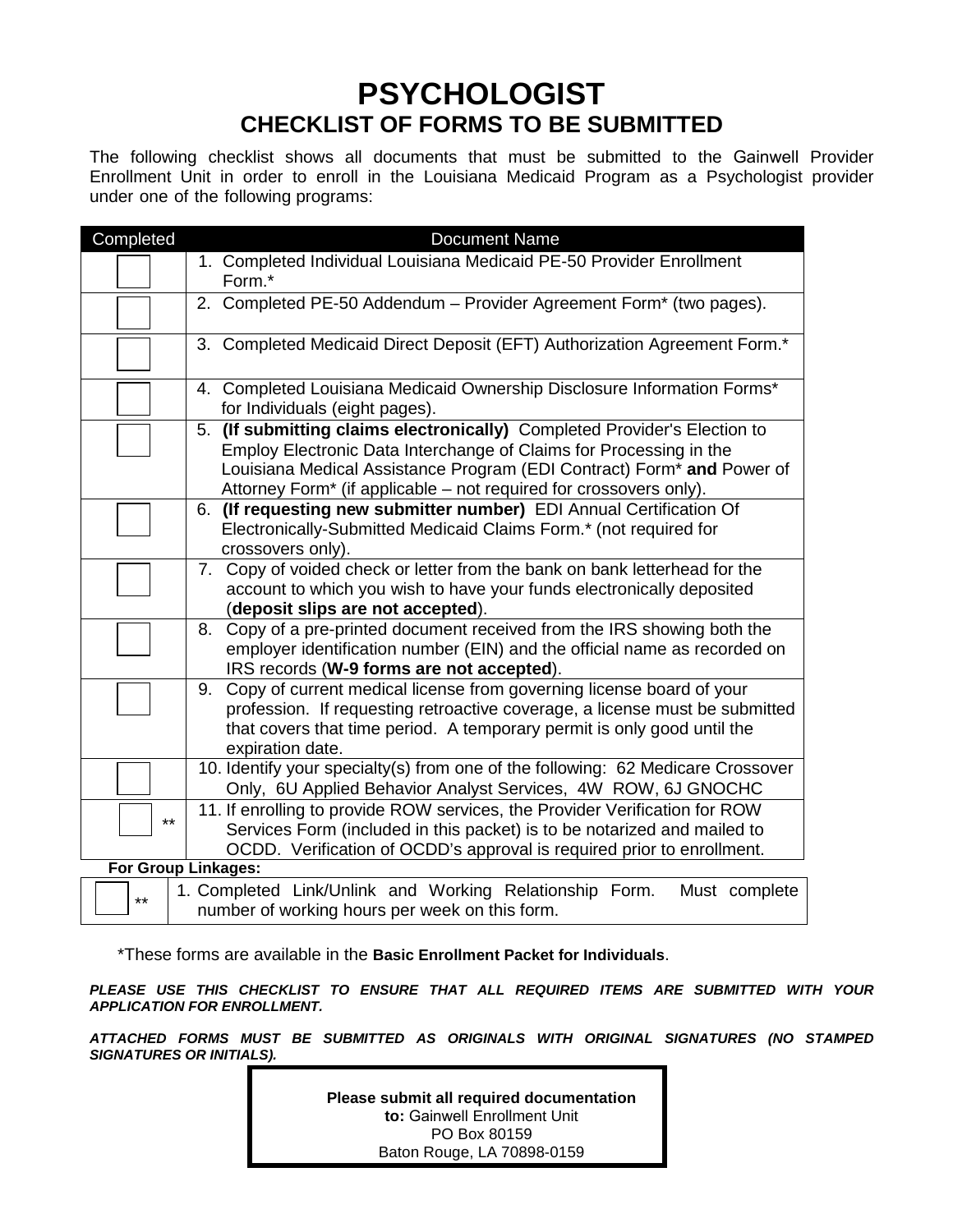## Louisiana Medicaid Link/Unlink and Working Relationship Form

If additional space is needed, please copy this form before filling it out.

#### *PURPOSE*

This form is used when an individual provider is requesting to be linked to a Professional Group or Entity. The form permits Linkage/Unlinkage for two separate professional groups. When linking to a group, the estimated number of hours is required. The form also serves as documentation that a working relationship exists between an individual and a professional group. For this form to be valid, an **ORIGINAL SIGNATURE AND DATE ARE REQUIRED.**

|                                                                                      | Individual Provider Name:                                                            |  |  |                        |                                    |       |                                    |  |  |  |  |  |  |  |  |
|--------------------------------------------------------------------------------------|--------------------------------------------------------------------------------------|--|--|------------------------|------------------------------------|-------|------------------------------------|--|--|--|--|--|--|--|--|
|                                                                                      |                                                                                      |  |  | LA Medicaid Provider # | National Provider Identifier (NPI) |       |                                    |  |  |  |  |  |  |  |  |
| Individual Provider Number:                                                          |                                                                                      |  |  |                        |                                    |       |                                    |  |  |  |  |  |  |  |  |
| Professional Group Name:                                                             |                                                                                      |  |  |                        |                                    |       |                                    |  |  |  |  |  |  |  |  |
| Professional Group Provider<br>Number:                                               |                                                                                      |  |  | LA Medicaid Provider # |                                    |       | National Provider Identifier (NPI) |  |  |  |  |  |  |  |  |
| <b>LINK</b>                                                                          | Effective<br>Date:                                                                   |  |  |                        | <b>UNLINK</b>                      | Date: | Termination                        |  |  |  |  |  |  |  |  |
| Approximate Number of Hours Worked at this<br>Group Per Week, if linking. (required) |                                                                                      |  |  |                        |                                    |       |                                    |  |  |  |  |  |  |  |  |
|                                                                                      |                                                                                      |  |  |                        |                                    |       |                                    |  |  |  |  |  |  |  |  |
|                                                                                      | Professional Group Name:                                                             |  |  |                        |                                    |       |                                    |  |  |  |  |  |  |  |  |
| Number:                                                                              | Professional Group Provider                                                          |  |  | LA Medicaid Provider # |                                    |       | National Provider Identifier (NPI) |  |  |  |  |  |  |  |  |
| <b>LINK</b>                                                                          | Effective<br>Date:                                                                   |  |  | <b>UNLINK</b>          |                                    | Date: | Termination                        |  |  |  |  |  |  |  |  |
|                                                                                      | Approximate Number of Hours Worked at this<br>Group Per Week, if linking. (required) |  |  |                        |                                    |       |                                    |  |  |  |  |  |  |  |  |
| regarding this form:                                                                 | <b>Contact Person for questions</b>                                                  |  |  |                        |                                    |       |                                    |  |  |  |  |  |  |  |  |

#### *WORKING RELATIONSHIP AGREEMENT*

I am a medical professional who has a contractual agreement to see patients for the above named professional group(s). I have recorded the approximate number of hours to be worked at each group per week in the space(s) provided above. (I understand that upon request I must provide DHH a copy of the written contractual agreement.)

**Print Individual Provider's Name Individual Provider's Signature Date**

**Original signature only – colored ink (please don't use black ink)** 

**Mail Completed Forms To: Gainwell Provider Enrollment Unit, PO Box 80159, Baton Rouge, LA 70898-0159**